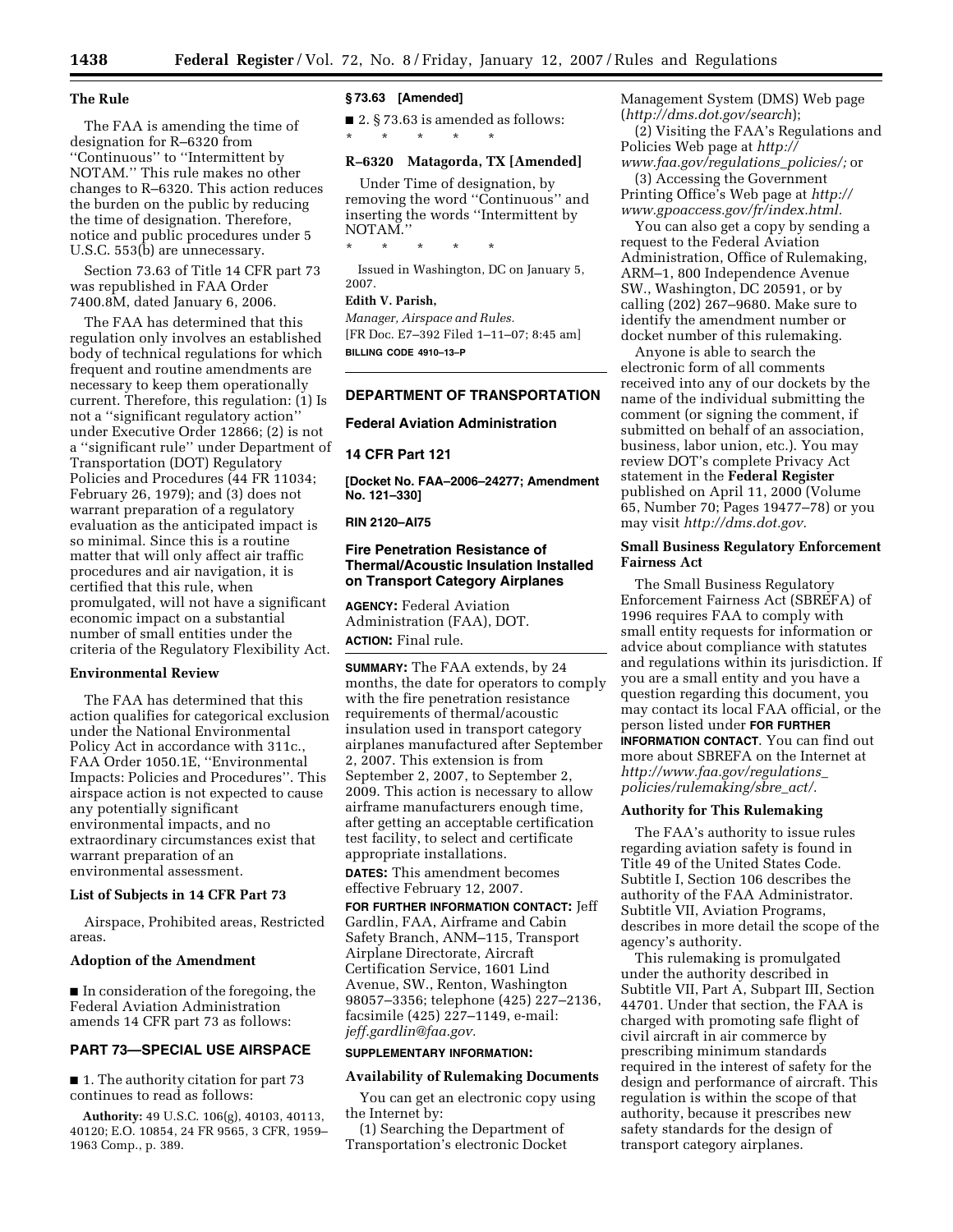#### **Background**

We issued a notice of proposed rulemaking (NPRM) on April 3, 2006 (71 FR 16678) to extend the compliance date of 49 CFR 121.312(e)(3) because of unforeseen difficulties in establishing acceptable test equipment for showing compliance with that regulation. As discussed in the NPRM, that section requires that transport category airplanes manufactured after September 2, 2007, comply with the provisions of 14 CFR 25.856(b) when entering part 121 service. Section 25.856(b), in turn, requires that thermal/acoustic insulation installed in the lower half of the fuselage of those airplanes resist penetration of an external fire. The performance criteria are contained in Appendix F, part VII of part 25.

Based on difficulties in obtaining and qualifying the necessary test equipment that arose following publication of the requirement, we determined that the compliance date for § 121.312(e)(3) should be extended. This is discussed in detail in the NPRM.

## **Discussion of Comments**

Nine commenters responded to the NPRM. Two commenters, Daher-Lhotellier and Cogebi, are affiliated insulation material manufacturers that do not support extending the compliance date. These commenters contended that materials meeting the rule are available and that compliance within the existing date is possible. They provided no further information. The basis of the proposed extension was that manufacturers were not able to show that materials that are optimized for cost and weight would reliably meet the requirement. We agree there are materials that satisfy the test requirements of the regulation, but these are heavier or more expensive than envisioned by the rule. The commenters did not address this point in their comments. We therefore do not agree the current compliance date should be maintained.

All other commenters (Airbus, Airline Pilots Association (ALPA), Air Transport Association (ATA), Association of European Airlines (AEA), Aerospace Industries Association (AIA), Boeing, and Bombardier) supported an extension to the compliance date.

ALPA agreed that an extension of the compliance date is warranted, but had other comments on the basic requirement. These comments included expanding the number of airplanes affected, and the portion of the airplane that must be protected with insulation meeting the requirement. ALPA had made these same comments during the

original rulemaking. These comments went beyond the scope of the NPRM, which simply addresses the compliance date for newly manufactured airplanes. However, as discussed in the original rulemaking, we have determined that broadening the applicability of the rule would have a very small benefit, and significant cost.

Airbus, Boeing, Bombardier, AIA and AEA all contended the test equipment is still not sufficiently developed to support a fixed compliance date. They maintained the scatter in test results is too wide for a certification standard.

We do not agree. The FAA William J. Hughes Technical Center has worked aggressively to resolve the issues with the test equipment, and has made significant progress in eliminating differences between test facilities. The most significant issue was the difference in performance between two test burners with slightly different configurations. We have developed small modifications that bring the two configurations into alignment. These modifications have been distributed to the test facilities that required them. In addition, we have conducted a series of tests with different materials to confirm the modifications do, in fact, work. It should be noted that all test methods, and in particular, fire test methods, have variability. This test method is consistent with other fire test methods in terms of the variation in results from one test to the next. As discussed below, some of the variation in test results is not because of the test method or equipment.

We have also identified variability in materials that can lead to variability in test results. In the tests cited by these commenters, many of the materials tested were ''off the shelf'' and not necessarily developed to comply with an aviation safety standard. More recent efforts to develop materials whose properties were carefully controlled have shown the test results can be very consistent, if the material being tested is itself very consistent.

Airbus, Boeing, and AIA commented the burner used in the test method is obsolete, and no longer available. They stated this contributes to difficulties in obtaining consistency among facilities and within a facility.

While the burner is no longer commercially available; there are numerous burners already in industry. As discussed above, the FAA Technical Center has developed refinements to the burner that standardize its performance. However, as the supply of burners is limited, we have also developed an alternative burner that eliminates many of the parameters that are currently the

source of performance variations. This design will be documented and the plans made available to anyone requesting them. The new burner can be fabricated from standard parts and should eliminate concerns that the old burner is out of production.

Airbus commented there are no commercially available test facilities. At the time the comment was made, no commercial facilities had requested FAA acceptance. However, since the NPRM was published, two facilities have requested and received FAA review and would be eligible to conduct certification testing if they so choose.

Airbus also commented the late availability of the associated advisory circular (AC) 25.856–2 has contributed to the need for further extension. Airbus noted the final AC was published in January 2006, and not concurrently with the final rule. They stated the lack of published guidance affected their ability to begin designing suitable solutions.

Part of the reason the AC publication was delayed was to permit as much consideration as possible of the equipment issues that had arisen. We had to balance the need to issue the AC as soon as possible with the need to make it as comprehensive as possible. The absence of the AC did not, however, limit any manufacturer's ability to propose, and gain acceptance for, methods of compliance. The FAA has worked with each affected manufacturer to develop methods of compliance. While the ideal situation would have been to have the AC available concurrent with the final rule, this should not have inhibited the development of methods of compliance.

Bombardier, Boeing and Airbus, with supporting comments from AEA and AIA, contended there are no, or limited, materials available that satisfy the cost/ weight criteria specified in the original rulemaking. We believe that part of this comment stemmed from the prior problems with test equipment, and the potential for certain materials to pass at one facility, but fail at another. Since the material used to establish cost and weight in the original rulemaking is still available, we do not agree there are no materials available. However, we agree the scatter in test results that prompted this rule introduced uncertainty, and reluctance on the part of the manufacturers to commit to a material.

Bombardier commented on specific areas of the airplane that may be more complex to address than others, as well as some alternative approaches to providing protection from flame penetration. These comments were not directly related to the subject of the compliance date. Nonetheless, we agree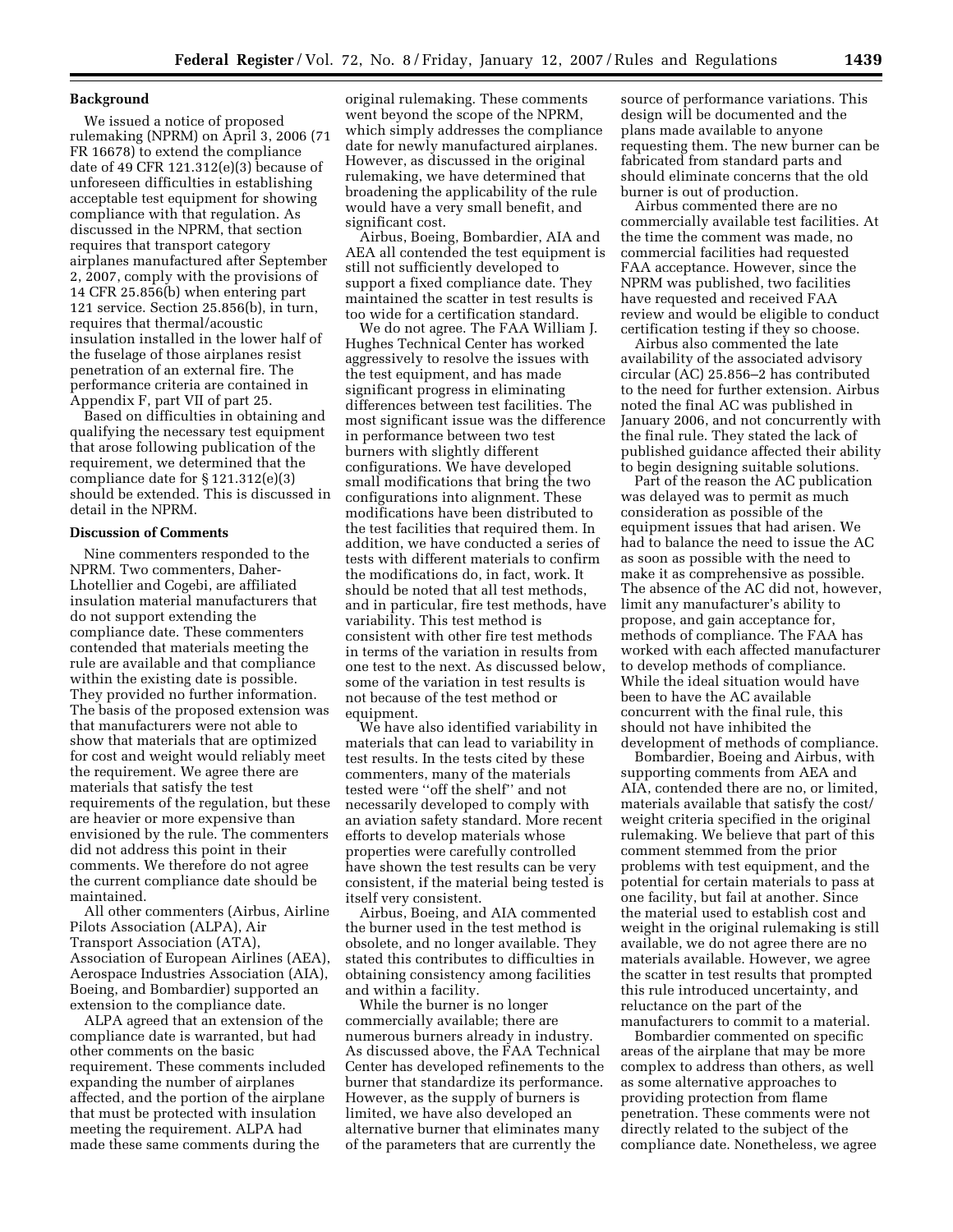that some areas of the airplane are more complicated than others, but this was accounted for in the rulemaking. In terms of alternative approaches, an applicant is free to propose an approach that provides an equivalent level of safety.

Boeing expressed a concern that the local Aircraft Certification Offices will not have enough information with which to review, and find acceptable, test facilities. As noted above, two facilities have been reviewed and accepted to date. The FAA plans to make such reviews a priority and there have been no unforeseen difficulties in successfully accomplishing the facility review.

Boeing and Airbus both indicated that they cannot comply, even with a 12 month extension. They stated their current production schedules and design requirements mean that compliance with the existing proposal will cause severe disruption of their schedules and cause them to implement materials that are heavier, or more costly than can be developed soon. This in turn would require them to change configurations twice: once to meet the compliance date, and again to optimize the materials, after they complete their development. They proposed an additional 12 month extension, for a total of 24 months to minimize disruption of their production.

We have carefully considered these comments, as they are fundamental to the impact of the rule. When the original rule was promulgated, we determined that a four year compliance time was sufficient for newly manufactured airplanes. This assessment presumed that materials and test equipment were readily available and that manufacturers would begin to address compliance immediately. However, we have acknowledged the test equipment was not readily available in a condition to always provide reliable test results, and that this brought into question the suitability of certain materials presumed to be acceptable. Since this rule does add weight and cost to the airplane, the balance between the total cost impact and the safety benefit is very important. If the cost of implementating the rule is much more significant than anticipated, the justification for the rule may be revisited. Since we believe the rule provides a significant safety benefit, we must maintain the balance between the cost impact, and the safety benefit provided. Clearly, for various reasons, two major airplane manufacturers are not prepared to comply with the rule, even allowing for a 12 month extension from the original compliance date.

While we do not agree that all the reasons for this lie with the issues associated with the test method, we believe that the current proposal will result in significantly greater economic impact than was anticipated.

We have worked closely with each of the affected airplane manufacturers to address compliance questions and certification methodology. This has involved on-site visits and inspection of airplane design details, in addition to numerous discussions. These reviews give us a good appreciation of the magnitude of the design changes required to achieve compliance, which are substantial. Since a significant amount of the compliance time was absorbed with test equipment issues, the airplane manufacturers are significantly behind in implementing designs. Even though we had concluded that a 12 month extension would be sufficient, the two largest airplane manufactures are clearly not postured to accommodate compliance in that timeframe using materials that they consider optimal and that they intend to use for future compliance. We agree that they could not comply within the current proposed timeframe without a substantial cost impact that we did not originally anticipate.

Considering all of the above we have concluded that an additional 12 month extension, for a total of 24 months, is appropriate to implement this requirement in keeping with the original cost/benefit balance of the rule. In making this decision, we have considered that we would very likely receive petitions for exemption to address specific certification programs if the current proposal is maintained. The potential for further extensions is a significant factor in changing the proposal. Barring some unforeseen event, we do not envision any more changes to the compliance date. The final rule is changed accordingly.

Notwithstanding the 24 month extension, we would expect the manufacturers to implement the required design changes as early as possible, to improve the safety of the fleet.

### **Paperwork Reduction Act**

There are no current or new requirements for information collection associated with this amendment.

#### **International Compatibility**

In keeping with U.S. obligations under the Convention on International Civil Aviation, it is FAA policy to comply with International Civil Aviation Organization (ICAO) Standards and Recommended Practices to the

maximum extent practicable. The FAA has determined that there are no ICAO Standards and Recommended Practices that correspond to these regulations.

## **Regulatory Evaluation, Regulatory Flexibility Analysis, International Trade Impact Assessment, and Unfunded Mandate Assessment**

Changes to Federal regulations must undergo several economic analyses. First, Executive Order 12866 directs that each Federal agency shall propose or adopt a regulation only upon a reasoned determination that the benefits of the intended regulation justify its costs. Second, the Regulatory Flexibility Act of 1980 (Pub. L. 96–354) requires agencies to analyze the economic impact of regulatory changes on small entities. Third, the Trade Agreements Act (Pub. L. 96–39) prohibits agencies from setting standards that create unnecessary obstacles to the foreign commerce of the United States. In developing U.S. standards, the Trade Act requires agencies to consider international standards and, where appropriate, that they be the basis of U.S. standards. Fourth, the Unfunded Mandates Reform Act of 1995 (Pub. L. 104–4) requires agencies to prepare a written assessment of the costs, benefits, and other effects of proposed or final rules that include a Federal mandate likely to result in the expenditure by State, local, or tribal governments, in the aggregate, or by the private sector, of \$100 million or more annually (adjusted for inflation with base year of 1995). This portion of the preamble summarizes the FAA's analysis of the economic impacts of this final rule.

Department of Transportation Order DOT 2100.5 prescribes policies and procedures for simplification, analysis, and review of regulations. If the expected cost impact is so minimal that a proposed or final rule does not warrant a full evaluation, this order permits that a statement to that effect and the basis for it be included in the preamble if a full regulatory evaluation of the cost and benefits is not prepared. Such a determination has been made for this final rule. The reasoning for this determination follows:

A two-year postponement of the new thermal acoustic insulation standards would spare manufactures an added setup cost of slightly less than \$60 million at an expected societal loss of \$4 million in benefits. The Improved Flammability Standards for Thermal/ Acoustic Insulation final regulatory evaluation (July, 2002) estimated the new insulation requirements would produce present value benefits of \$222.6 million with present value costs of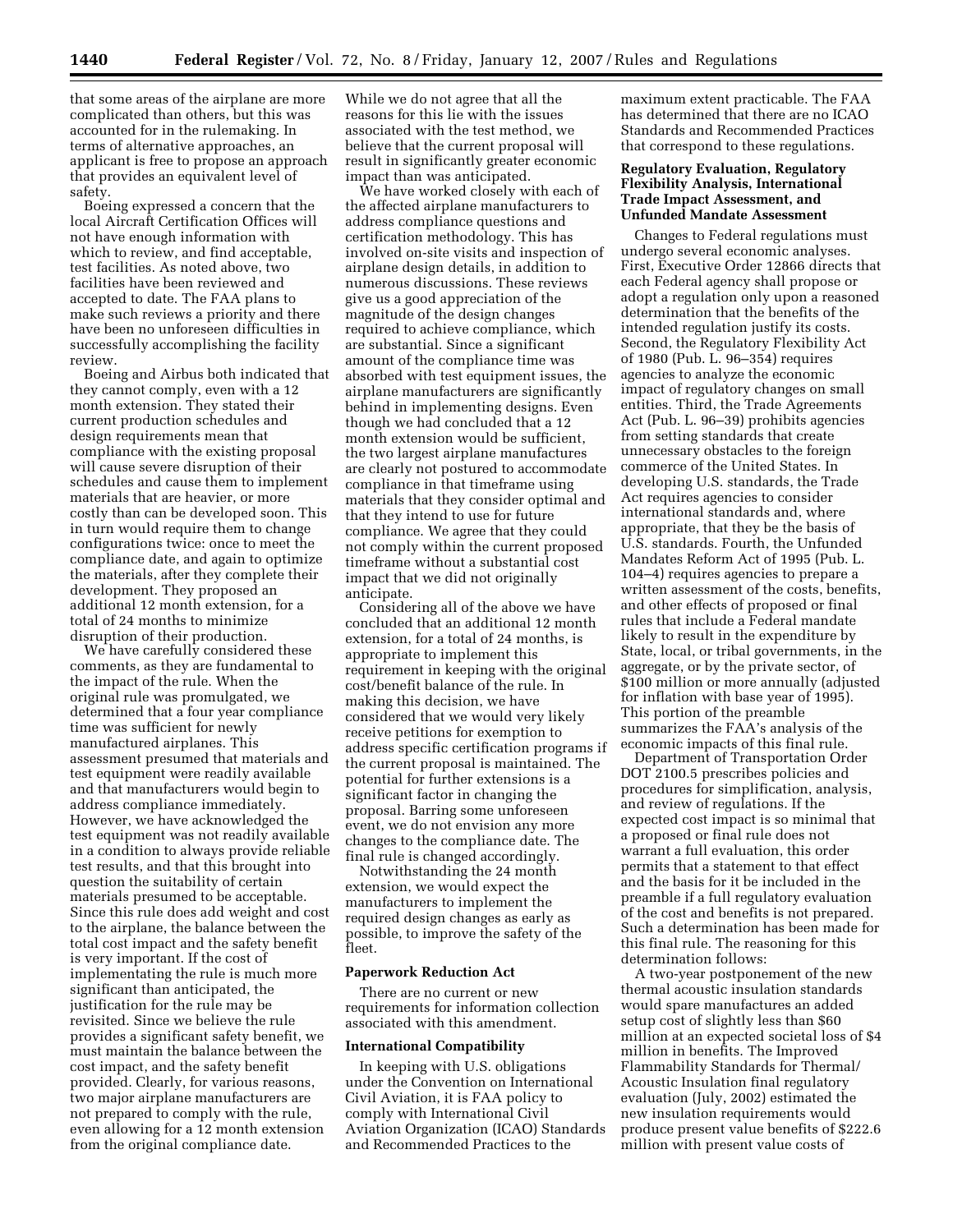\$108.4 million (Table M). The two-year benefit/cost delay dichotomy is because of large set up costs and a relatively short postponement of corresponding benefits. The benefits increase slowly with a gradual increase in the fleet because of annual deliveries of new production airplanes with the new thermal/acoustic insulation.

As shown in the 2002 final regulatory evaluation nearly half of the regulatory evaluation estimated \$108 million present value costs are the setup costs (\$58.1 million in present value), which are incurred in the two years before installing the improved insulation on new production airplanes. These setup costs occur because of configuration management, or the cost resulting from engineering time to change airplane configuration—such as fully accounting for all parts, tools, and shop manual changes. To be in compliance with the new requirements the industry would first have to install a heavier insulation, before lighter weight insulation becomes fully available. Two different types of insulation materials require configuration management costs to double.

Thus this final rule results in large cost savings with a minor loss in social benefits. The FAA has, therefore, determined that this final rule is not a ''significant regulatory action'' as defined in section 3(f) of Executive Order 12866, and is not ''significant'' as defined in DOT's Regulatory Policies and Procedures.

#### **Regulatory Flexibility Analysis**

The Regulatory Flexibility Act of 1980 (Pub. L. 96–354) (RFA) establishes ''as a principle of regulatory issuance that agencies shall endeavor, consistent with the objectives of the rule and of applicable statutes, to fit regulatory and informational requirements to the scale of the businesses, organizations, and governmental jurisdictions subject to regulation. To achieve this principle, agencies are required to solicit and consider flexible regulatory proposals and to explain the rationale for their actions to assure that such proposals are given serious consideration.'' The RFA covers a wide-range of small entities, including small businesses, not-forprofit organizations, and small governmental jurisdictions.

Agencies must perform a review to determine whether a rule will have a significant economic impact on a substantial number of small entities. If the agency determines that it will, the agency must prepare a regulatory flexibility analysis as described in the RFA.

However, if an agency determines that **Executive Order 13132, Federalism**  a rule is not expected to have a significant economic impact on a substantial number of small entities, section 605(b) of the RFA provides that the head of the agency may so certify and a regulatory flexibility analysis is not required. The certification must include a statement providing the factual basis for this determination, and the reasoning should be clear.

With this rule airplane manufacturers will avoid incurring an added configuration management cost. While these manufacturers are not small entities, the small entity operators are expected to save fuel burn expense, as the one-year interim fix insulation is heavier. Thus this rule is cost relieving and does not impose a significant economic impact on a substantial number of small entities.

We did not receive comments following the NPRM about the cost impact on small entities.

Therefore, as the FAA Administrator, I certify that this rule will not have a significant economic impact on a substantial number of small entities.

#### **International Trade Impact Assessment**

The Trade Agreements Act of 1979 (Pub. L. 96–39) prohibits Federal agencies from establishing any standards or engaging in related activities that create unnecessary obstacles to the foreign commerce of the United States. Legitimate domestic objectives, such as safety, are not considered unnecessary obstacles. The statute also requires consideration of international standards and, where appropriate, that they be the basis for U.S. standards. The FAA has assessed the potential effect of this final rule and has determined that it provides the same cost relief to domestic and international entities and thus has a neutral trade impact.

#### **Unfunded Mandate Assessment**

Title II of the Unfunded Mandates Reform Act of 1995 (Pub. L. 104–4) requires each Federal agency to prepare a written statement assessing the effects of any Federal mandate in a proposed or final agency rule that may result in an expenditure of \$100 million or more (adjusted annually for inflation with the base year 1995) in any one year by State, local, and tribal governments, in the aggregate, or by the private sector; such a mandate is deemed to be a ''significant regulatory action.'' The FAA currently uses an inflation-adjusted value of \$128.1 million in lieu of \$100 million. This final rule does not contain such a mandate.

The FAA has analyzed this final rule under the principles and criteria of Executive Order 13132, Federalism. We determined that this action will not have a substantial direct effect on the States, or the relationship between the national Government and the States, or on the distribution of power and responsibilities among the various levels of government, and therefore does not have federalism implications.

#### **Regulations Affecting Intrastate Aviation in Alaska**

Section 1205 of the FAA Reauthorization Act of 1996 (110 Stat. 3213) requires the FAA, when modifying its regulations in a manner affecting intrastate aviation in Alaska, to consider the extent to which Alaska is not served by transportation modes other than aviation, and to establish appropriate regulatory distinctions. In the NPRM, we requested comments on whether the proposed rule should apply differently to intrastate operations in Alaska. We didn't receive any comments, and we have determined, based on the administrative record of this rulemaking, that there is no need to make any regulatory distinctions applicable to intrastate aviation in Alaska.

# **Environmental Analysis**

FAA Order 1050.1E identifies FAA actions that are categorically excluded from preparation of an environmental assessment or environmental impact statement under the National Environmental Policy Act in the absence of extraordinary circumstances. The FAA has determined this rulemaking action qualifies for the categorical exclusion identified in paragraph 3f and involves no extraordinary circumstances.

# **Regulations That Significantly Affect Energy Supply, Distribution, or Use**

The FAA has analyzed this final rule under Executive Order 13211, Actions Concerning Regulations that Significantly Affect Energy Supply, Distribution, or Use (66 FR 28355, May 18, 2001). We have determined that it is not a ''significant energy action'' under the executive order because it is not a ''significant regulatory action'' under Executive Order 12866, and it is not likely to have a significant adverse effect on the supply, distribution, or use of energy.

## **List of Subjects in 14 CFR Part 121**

Aircraft, Aviation safety, Reporting and recordkeeping requirements, Safety, Transportation.